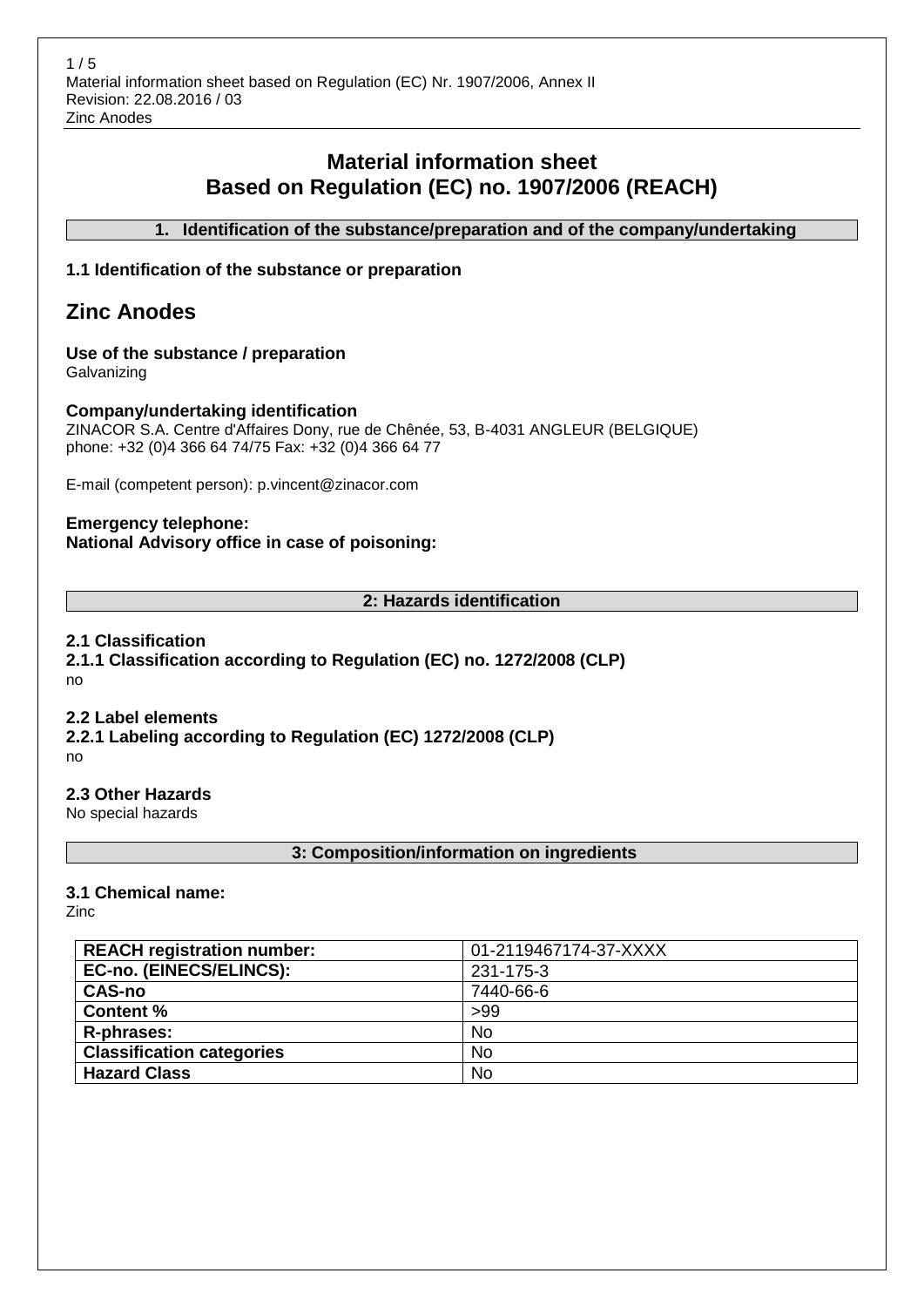#### **4: First aid measures**

#### **4.1 Description of first aid measures**

**In case of inhalation: (smoke / dust)** When inhaled, move the person to fresh air and seek medical advice. **Skin contact: (dust/ molten metal )** Wash thoroughly with plenty of water. In case of contact with molten product, cool skin area rapidly with cold water. **Eye contact: (smoke / dust)** In case of contact with eyes, rinse immediately thoroughly with plenty of water and consult an ophthalmologist. **4.2 Most important symptoms and effects, both acute and delayed** The following may occur: **after resorption** Nausea Vomiting Metal fume fever Irritation of the respiratory tract

#### **5: Fire-fighting measures**

### **5.1 Extinguishing media**

**Suitable extinguishing media:**

Dry extinguishing powder Carbon dioxide (CO2) Dry sand **Unsuitable extinguishing media Water 5.2 Specific hazards arising from the substance** In case of fire may form: zinc oxide **5.3 Advice for fire fighting**

In case of fire: Wear self-contained breathing apparatus.

#### **6: Accidental release measures**

#### **6.1 Personal precautions, protective equipment and emergency procedures**

Avoid built up of dust Ensure adequate ventilation Avoid inhalation **6.2 Environmental precautions** Do not allow to enter drains/surface water/ground-water.

Avoid release into the environment.

**6.3 Methods and materials for containment and cleaning up**

Take up mechanically, placing in appropriate containers for disposal. Avoid built up of dust

**7: Handling and Storage**

#### **7.1 Precautions for Safe Handling**

No danger from the product as delivered

#### **7.2 Conditions for safe storage, including environmental compatibility**

Store product closed an only in original packing Protect against moisture and store closed. Avoid condensation. Do not store with acids. Do not store with alkalis.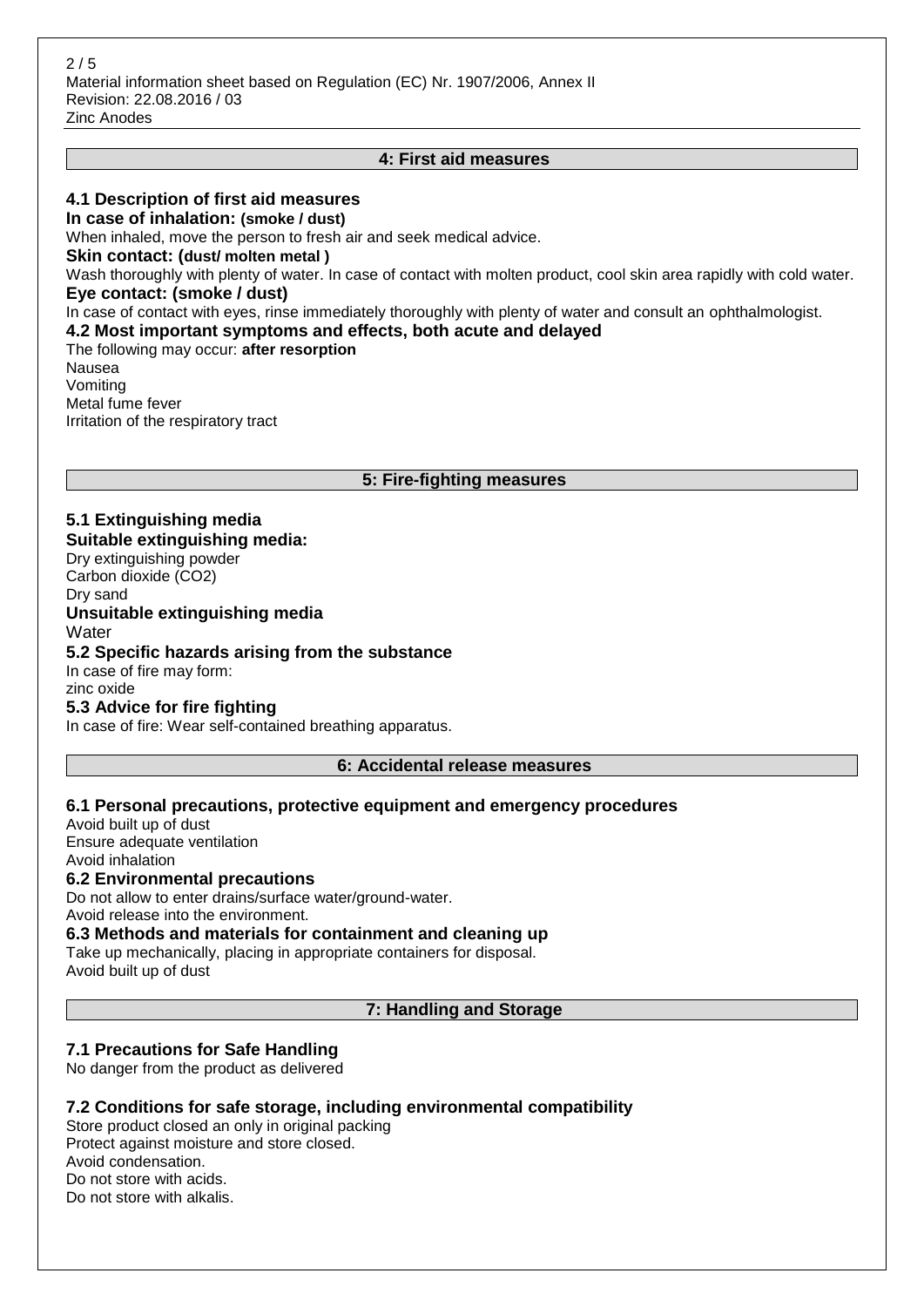#### **8: Exposure controls / Personal protection**

#### **8.1 Control parameters**

| Chemical name                                                           | General dust limit |              |                        | Content% |
|-------------------------------------------------------------------------|--------------------|--------------|------------------------|----------|
| WEL-TWA: 1 mg/m <sup>3</sup> (ihal. Dust), 4 mg/m <sup>3</sup> (respir. |                    | EL-STEL:---- |                        | ---      |
| dust                                                                    |                    |              |                        |          |
| BGW: ---                                                                |                    |              | Other information:---- |          |

WEL-TWA = Workplase Exposure Limit – Long-term exposure limit (8-hour TWA (=time weighted average) reference period) / WEL\_STEL = Workplace Exposure Limit – Short-term exposure limit (15-minute reference period). MGV = Bioloical monitoing guidance value EH40

#### **8.2 Exposure controls**

#### **8.2.1 Appropriate technical controls**

#### **During the formation of dust / smoke**

Ensure good ventilation. This can be achieved by local exhaust ventilation.

If this is insufficient to keep the concentration below the exposure limits (OEL), suitable respiratory protection should be worn.

#### **8.2.2 Individual protection measures, such as personal protective equipment**

In the presence of ZnO smoke and dust respirator may be required (particulate filter unit with DIN EN 143). Hand protection, body protection and eye protection must be adapted to work

#### **8.2.3 Limitation and control of environmental exposure**

No information available at present.

#### **9: Physical and chemical Properties**

#### **9.1 Information on basic physical and chemical properties**

| Physical state:         | solid                         |
|-------------------------|-------------------------------|
| Color:                  | shiny metallic                |
| Odor:                   | odorless                      |
| Melting point:          | $~1419~^{\circ}$ C            |
| Flash Point:            | n.av.                         |
| Boiling temperature:    | $~1$ 908 °C                   |
| Density                 | $\sim$ 7,14 g/cm <sup>3</sup> |
| Water solubility (g/l): | Insoluble.                    |
|                         |                               |

#### **10: Stability and Reactivity**

#### **10.1 Reactivity**

No hazardous reactions under normal conditions. **10.2 Chemical Stability** Stable when properly handled and stored **10.3 Possibility of hazardous reactions** See subsection 10.4 to 10.6 **10.4 Conditions to avoid** Moisture Strong heating **10.5 Incompatible materials** See also Section 7 Avoid contact with strong acids Avoid contact with strong alkalis **10.6 Hazardous Decomposition Products** See subsection 10.4 to 10.6 See also section 5.2 Temperature (T ~ 800 ° C): Zinc oxide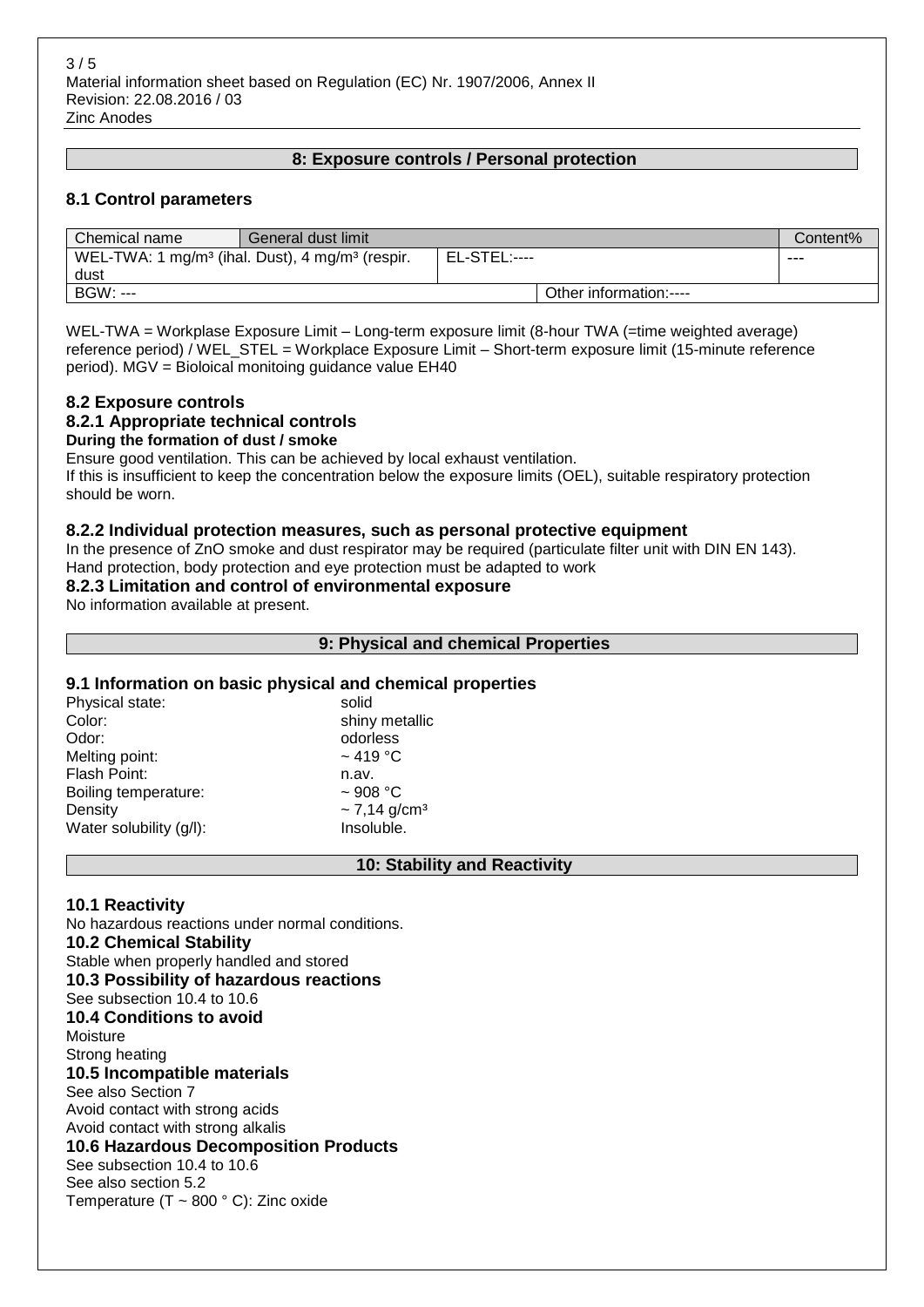#### **11: Toxicological information**

#### **As supplied as wire not classified as toxic**

When used, see Section 8.1

| <b>Zinc dust</b>         |          |       |                       |          |                    |              |
|--------------------------|----------|-------|-----------------------|----------|--------------------|--------------|
| <b>Toxicity / effect</b> | Endpoint | Value | Unit                  | Organism | <b>Test method</b> | <b>Notes</b> |
| Acute toxicity, oral     | LD50     | >2000 | mg/kg                 | Rat      |                    |              |
| Acute toxicity,          | ∟C50     | >5140 | ma/m <sup>3</sup> /4h | Rat      |                    |              |
| inhalation               |          |       |                       |          |                    |              |

#### **12: Ecological information**

#### **When delivered as a wire not harmful to the environment.**

| <b>Zinc dust</b>  |          |      |                  |      |                           |                    |              |
|-------------------|----------|------|------------------|------|---------------------------|--------------------|--------------|
| Toxicity / effect | Endpoint | Time | Value            | Unit | Organism                  | <b>Test method</b> | <b>Notes</b> |
| Toxicity, fish    | LC50     | 96h  | $0,238-$<br>0.56 | mq/l | (Pimephales<br>promelas   |                    |              |
| Toxicity, fish    | LC50     | 96h  | $0,238-$<br>0,56 | mg/l | (Onocorhynchus<br>mykiss) |                    |              |
| Toxicity, Daphnia | EC50     | 48h  | 2,8              | mg/l | (Daphnia magna)           |                    |              |

#### **13: Disposal considerations**

#### **13.1 Waste treatment methods**

## **For the substance**

Waste code no. EC The waste codes are recommendations based on the probable use of this product. Because of special use and disposal, the user under certain circumstances, other waste codes are assigned. (2001/118/EG, 2001/119/EG, 2001/573/EG)

11 01 99

Recommendation:

Waste disposal according to EC-regulations 75/442/EEC and 91/689/EEC in the corresponding versions, covering waste and dangerous waste Implement Substance recycling.

#### **For contaminated packing material**

Non-contaminated packages may be recycled.

#### **14: Transport information**

Not hazardous according to these transportation regulations:

**Land transport (ADR/RID) Inland waterway craft (ADN/ADNR) Marine transport (IMDG) Air transport (ICAO-TI / IATA-DGR)**